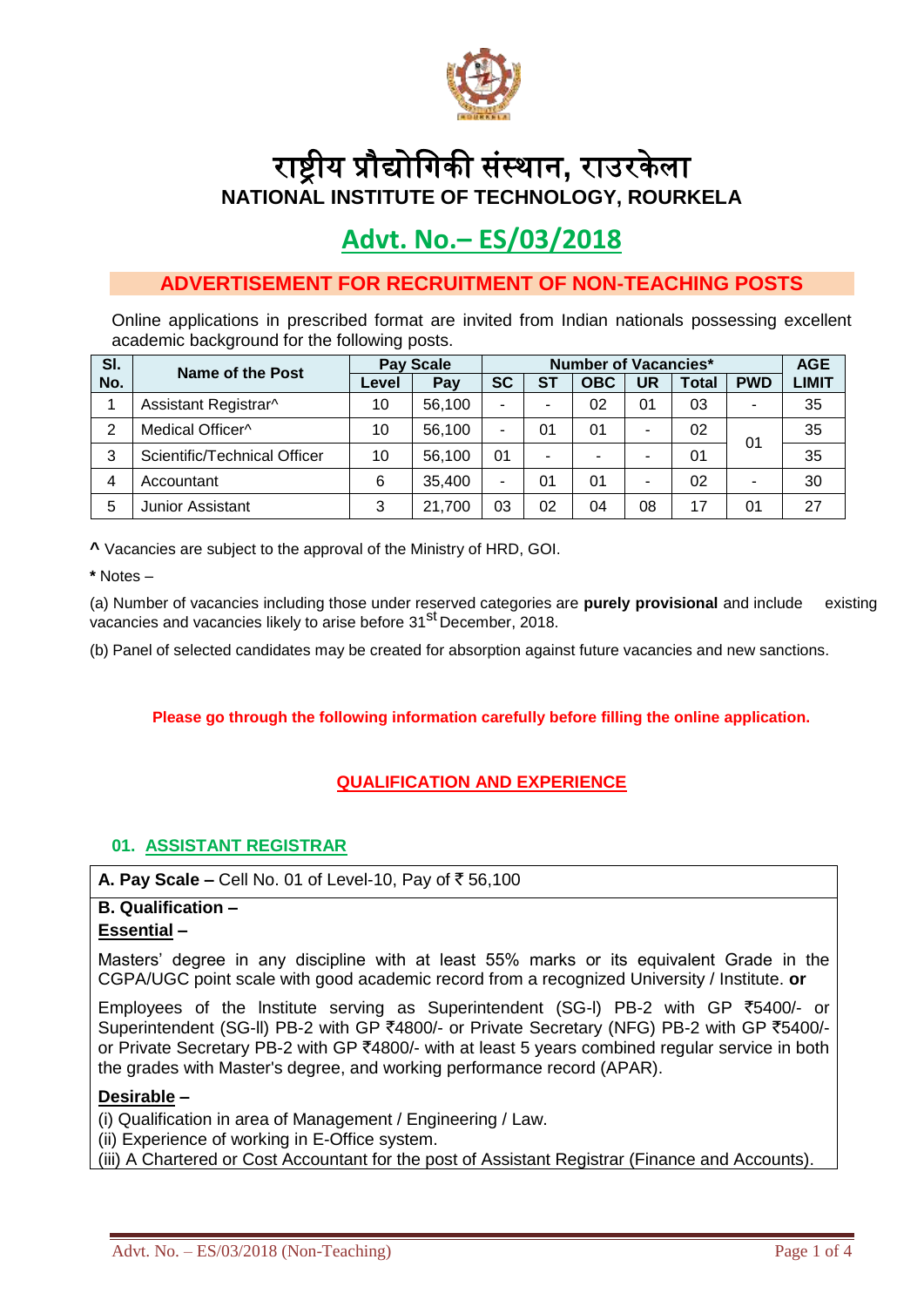# **02. MEDICAL OFFICER**

#### **A. Pay Scale –** Cell No. 01 of Level-10, Pay of  $\bar{z}$  56,100

## **B. Qualification –**

# **Essential –**

MBBS Degree or equivalent qualification included in any one of the Schedules to the Indian Medical Council Act, 1956 (102 of 1956) and must be registered in a State Medical Register or Indian Medical Register.

**Desirable –** Post Graduate qualification, preferably MD, in General medicine.

# **03. SCIENTIFIC / TECHNICAL OFFICER**

**A. Pay Scale –** Cell No. 01 of Level-10, Pay of ₹ 56,100

## **B. Qualification –**

# **Essential –**

(i) B. E. /B. Tech/M. Sc. in relevant field or MCA Degree with first class or equivalent grade (6.5 in 10 point scale) and consistently excellent academic record. **or**

(ii) Employees of the Institute serving as Technical Asst. (Selection Gr. II) for at least 5 years  $(Grade$  Pav  $\overline{\zeta}$ 4800/-) or higher in the institute.

## **Desirable –**

a) Work experience in relevant field, e.g. maintenance of Scientific equipment, system administration, software development in fabrication and support to research. b) Candidates with Ph.D. in the relevant field shall be preferred.

# **04. ACCOUNTANT**

**A. Pay Scale –** Cell No. 01 of Level-6, Pay of  $\bar{z}$  35,400

# **B. Qualification–**

## **Essential –**

**(i)** First class Bachelor's Degree in Commerce with Honours in Accountancy / Finance or equivalent in grade from a recognized University or Institute **or** Master's Degree in Commerce / MBA (Finance) from a recognized University or Institute with excellent academic record**.**

**(ii)** Knowledge of Computer applications viz. Word processing, Spread Sheet and computer– based accounting software.

# **05. JUNIOR ASSISTANT**

## **A. Pay Scale –** Cell No. 01 of Level-3, Pay of  $\overline{\xi}$  21,700

## **B. Qualification –**

## **Essential –**

Senior secondary (10+2) from a recognized board with a minimum Typing speed of 35 w.p.m. and proficiency in Computer Word Processing and Spread Sheet.

**Desirable –** Proficiency in other computer skills; stenography skills.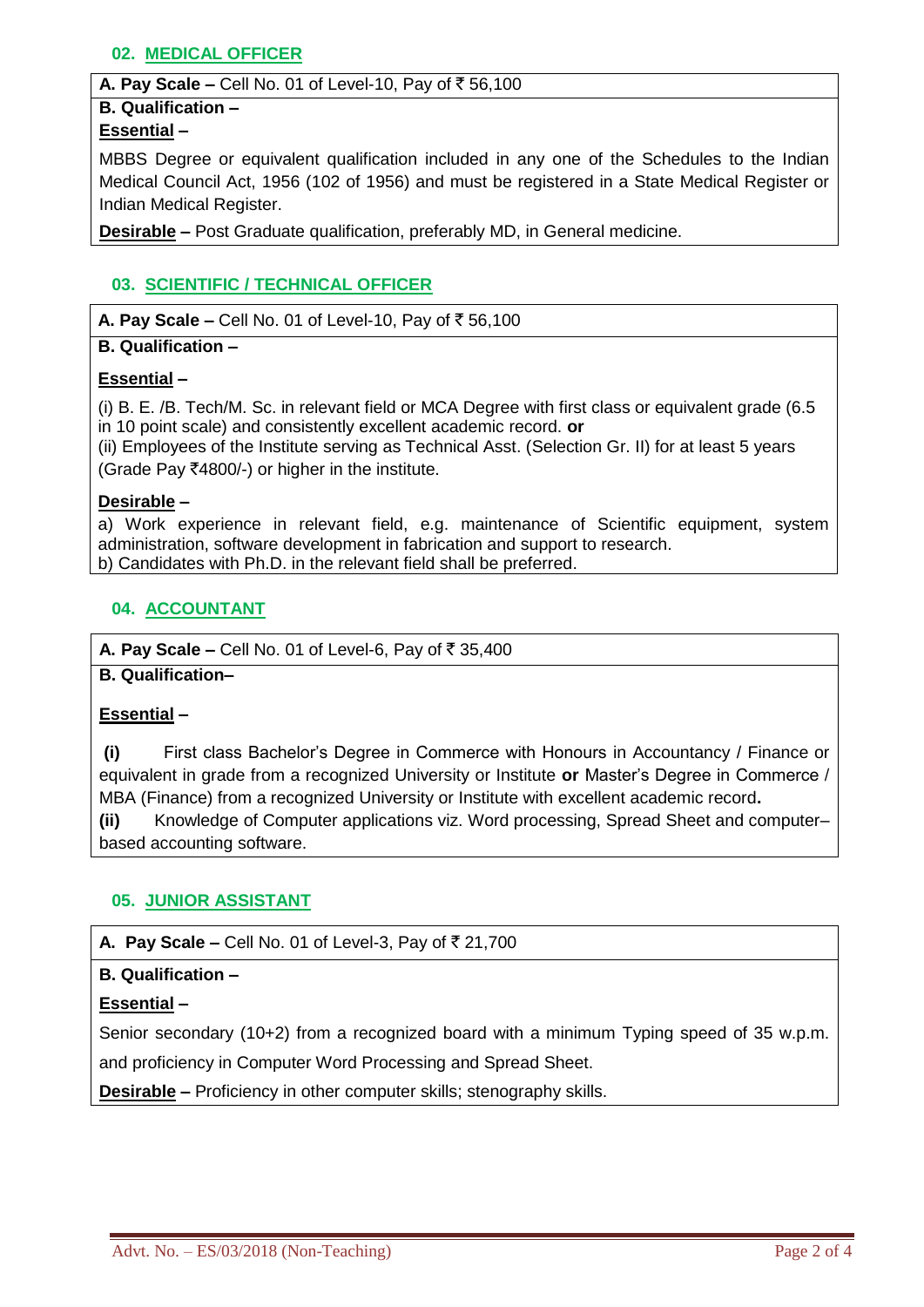# **GENERAL INFORMATION**

- 1. **All Qualifications, Experience and Age Limit will be recognized as on 14/06/2018 (date of closing of online application form).**
- 2. Reservation for ST/SC/OBC/PH/Ex-Serviceman is as per Central Govt. Rules.
- 3. Age relaxation for SC/ST/OBC/PWD/Ex-Serviceman candidates is applicable as per Central Govt. Rules.
- 4. Age relaxation and reservation of posts for NIT Rourkela employees will be as per Recruitment Rule and Institute Policy.
- 5. As an institute of national importance, NITR strives to have a workforce which reflects an all-India character and hence candidates from all over the country are encouraged to apply.
- 6. NITR strives to have a workforce which also reflects gender balance and hence female candidates are especially encouraged to apply.
- 7. **Persons employed in Government / Semi Government Organizations / Autonomous Bodies should submit their applications through proper channel. Alternatively, they may send an advance copy of the application and may submit the NOC at the time of interview.**
- 8. Degree as referred above should have been awarded by a recognized University/ Institute.
- 9. The Institute reserves the right not to fill any or all the posts advertised and to reject any or all the applications without assigning any reason.
- 10. **Selected candidates will be under probation for one year and will be confirmed subject to satisfactory completion of the probation and other requirements as per rule.**
- 11. Mere eligibility will not vest any right on any candidate for being called for selection test and/or interview. The Institute reserves the right to restrict the number of candidates for interview/selection test to a reasonable limit, on the basis of qualification and experience higher than those prescribed in this advertisement.
- 12. The Institute reserves the right to relax experience for persons with brilliant academic career, with specialized skills in exceptional cases, or in the case of persons already holding analogous positions in a Central Technical Institute / Central University / Central R&D institution.
- 13. The Institute reserves the right to offer a lower post including entry level post of the cadre to any candidate if sufficiently qualified and experienced candidates with commensurate performance in trade test and interview are not available at higher Pay Level.
- 14. Higher initial basic pay may be given to exceptionally qualified and deserving candidate(s) with relevant experience.
- **15. A panel of eligible candidates shall be prepared as per recommendation of the Selection Committee and vacancies that arise within one year will be filled in sequence out of the panel.**